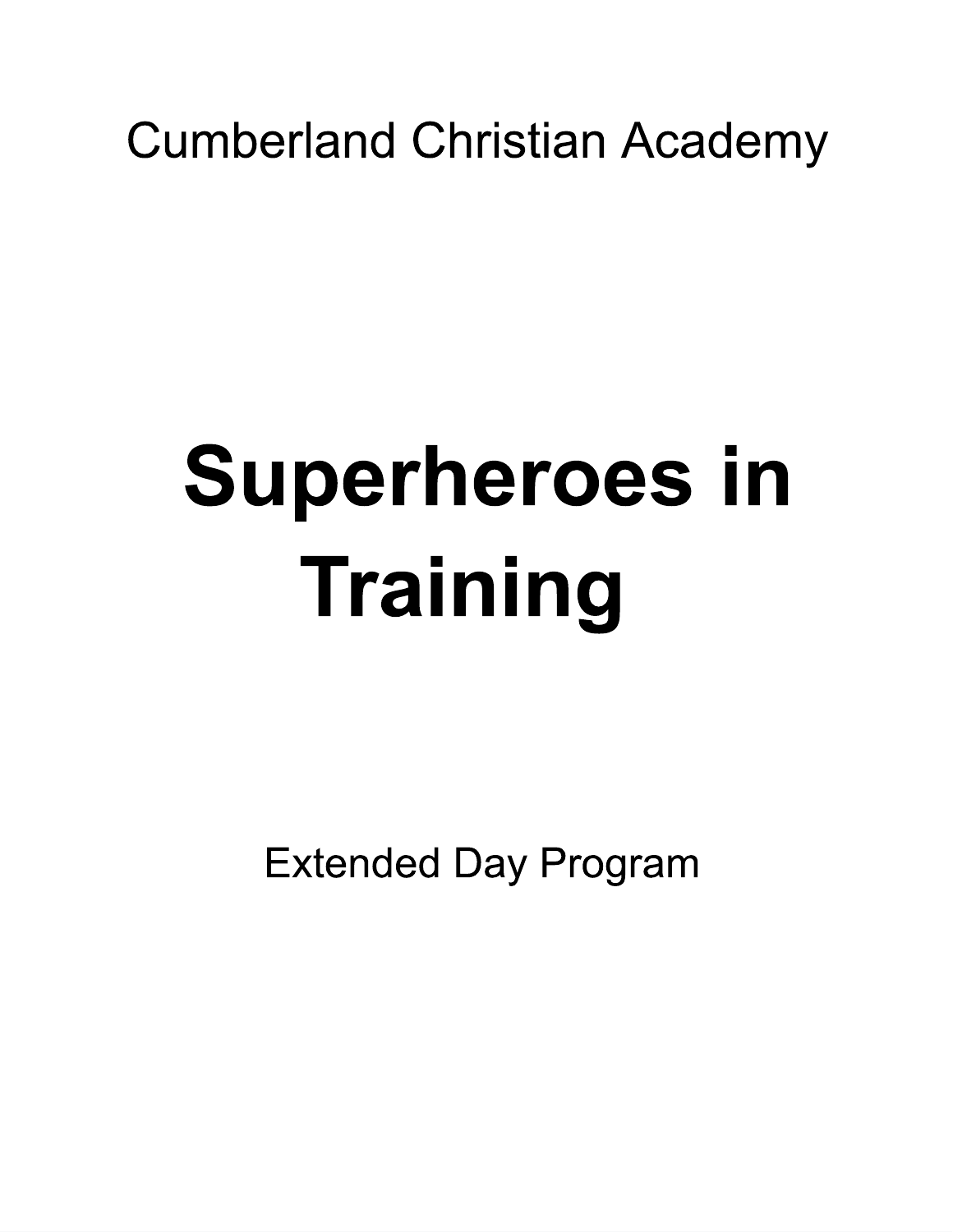Welcome to Cumberland Christian Academy After School Program!

Hours: 2:00 pm until 6:30 pm **YEARLY Registration Fee: \$50.00** Cost is \$15.00 per day AND MUST BE PREPAID ASP can also be bundled with Tuition - Contact Admissions Office \$5.00 PER MINUTE LATE FEE

We are dedicated to creating a fun, safe learning environment for our students who choose our after school care. Inside and outside activities are planned and supervised along with an opportunity for students to do homework or study.

The After-School Program (ASP) operates each school day from 2:00 to 6:30 p.m. and is a PREPAID PROGRAM. The program does not operate on teacher work days or holidays. During conference week and early release days, the hours are extended 12:00 p.m. to 6:30 p.m. to cover the early release time. The cost is \$70.00 per week or \$15.00 per day per child plus a yearly \$50 registration fee. Students receive a snack and there is a mandatory homework period.

LATE PICK UP: Anyone arriving after 6:30 p.m. (by the school clock) will be considered late and charged a late pickup fee of \$5.00 per minute for each child being picked up. As a courtesy one late pick up will be given each quarter up until 6:35.

Payment should be made on the website. Checks can be made out to Cumberland Christian Academy. Students will not be allowed to attend ASP unless they are prepaid, and/or payment has been sent with the child to school.. This will be strictly enforced. Please have your student's name and teacher on the payment envelope.

Only people designated on the registration form will be allowed to pick up students. Identification will be required for all pick-ups. Your child must be signed out at the desk every day. It is very important that contact information (email addresses and phone numbers) are accurate and up to date, so please notify us of any changes throughout the year.

The After-School Program is a privilege and students are expected to behave properly. The same behavior expectations apply in the After-School Program as during the regular school day. Inappropriate behavior may result in suspension or withdrawal of a student. Students may also be suspended or withdrawn from the After-School Program for the following reasons:

- Excessive late pick-up
- Discipline problems
- Nonpayment of tuition and/or late pick-up fees
- Uncooperative parents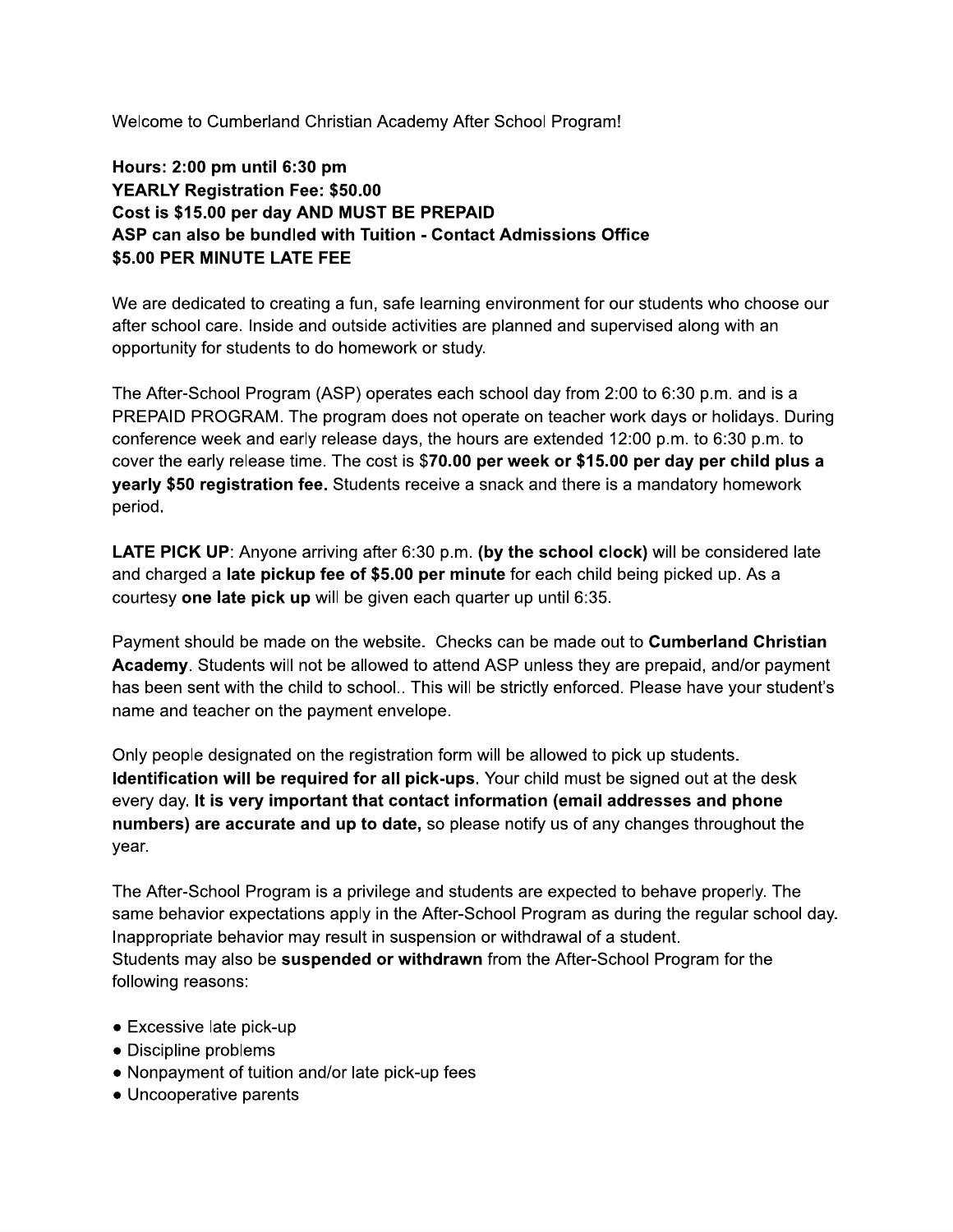If school closes because of inclement weather or any other reasons, the After-School Program will also close. In this case, instructions will be followed from the inclement weather form given to the student's homeroom teacher.

#### **ASP STAFF:**

Director: Valacier Broadway Battie(v.broadway@cumberlandschool.org) If you have questions about your account, please email Ms. Valacier Broadway \* Please do not send transportation changes to this email address.

For questions concerning ASP, please contact us at:

678-426-1600 ex.3 or 404-545-9102

#### DAILY FEES-"Pay Before You Stay"

• The prepaid fee is \$15.00 per child per day. Please read the "DELINQUENT PAYMENT" section below so you understand the procedure that will be followed to keep accounts paid in advance.

. Payments are accepted daily and balances will carry over if your child does not attend ASP.

• The full fee of \$15 is charged to all students who are present when attendance is taken, regardless of how long a student stays each day.

• Payments of personal check, money order, or online credit/debit card payment (through bundling accounts)

• ASP checks should be made payable to "Cumberland Christian Academy" put ASP at the bottom of the check. If your child has a different last name, please put their first and last name on the check so that funds are credited appropriately.

#### . DO NOT include payment for any other school items/services (i.e., lunch money) with your ASP tuition. We also CANNOT make change.

• You may pay for multiple children using one envelope. Unless you indicate otherwise, the payment will be evenly split between the children. RETURNED CHECKS If your check is returned once, only cash, money order will be accepted for your child's account.

#### **DELINQUENT PAYMENTS**

Because ASP is a "pre-pay" (pay BEFORE you stay) program, an account becomes delinquent any time payment is not received in advance of a child staying in ASP. If the balances are not kept current, your child will be suspended from ASP.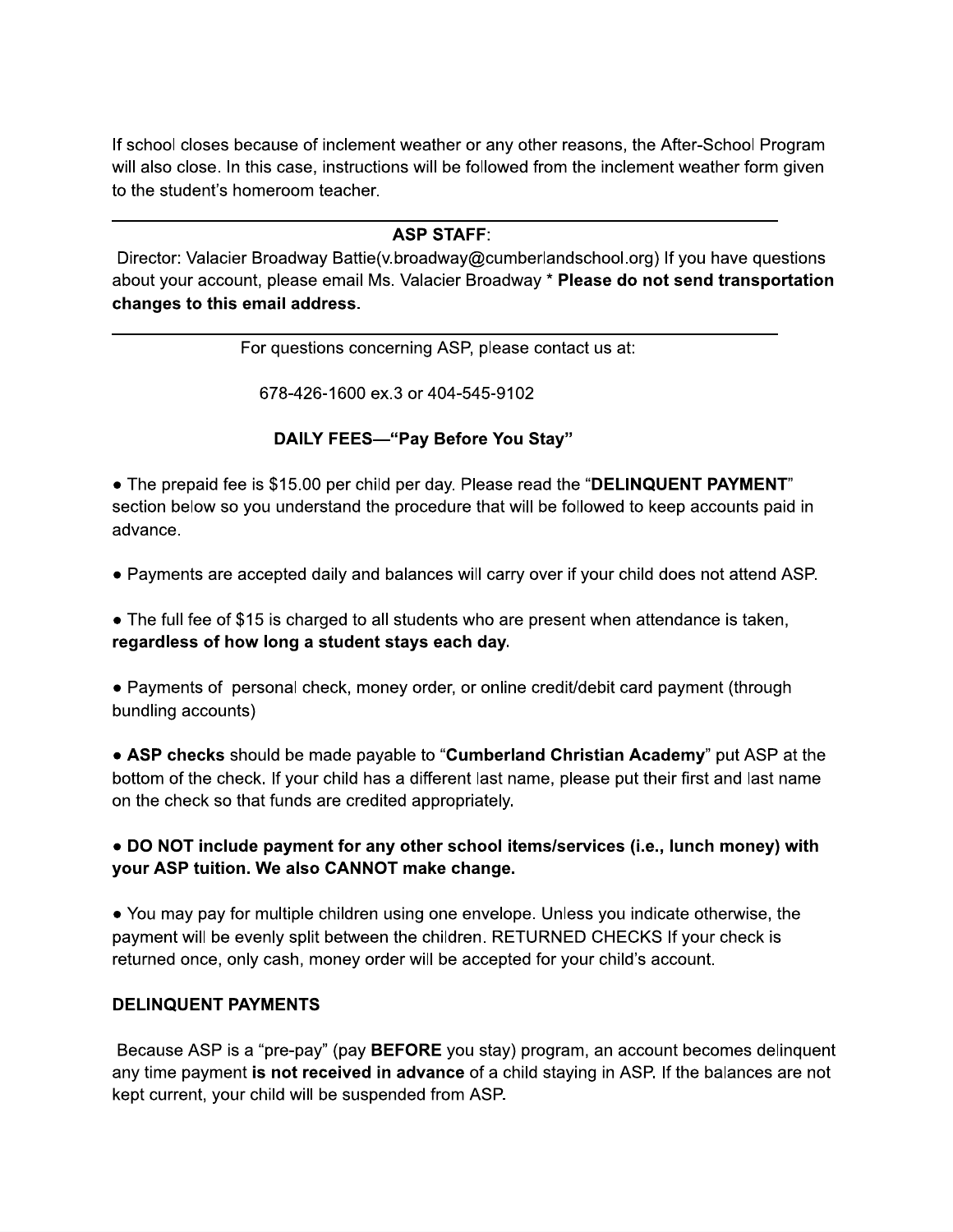# The procedure for collecting on delinquent accounts is:

• If your account gets behind by any amount, you will be alerted by a phone call or email that the account is past due and that your child is not able to stay in ASP until payment is made in full. If the balance is not paid, your child will not be allowed to stay in ASP.

• If your child's account repeatedly becomes delinguent, we will evaluate the need for a longer-term suspension from the program.

## **UNACCEPTABLE BEHAVIOR**

Our ASP staff works very hard to maintain a safe environment for your children. A big part of this is done by **enforcing** the ASP rules with consistency and understanding. Some infractions for which your child may receive an official write-up are:

- 1. Physical contact (fighting, pushing, hurting another child)
- 2. Disrespect to staff members
- 3. Disobeying staff members (not following rules or directions)
- 4. Throwing rocks, sticks, dirt, pine cones, etc.
- 5. Inappropriate language-swearing
- 6. Defacing and/or destroying school or peer's property
- 7. Leaving a supervised area without permission

## The following consequences will be implemented if ASP rules are not followed:

1. First Write-Up: The Director will contact the parent about the offense committed. Depending on the severity of the offense, your child may be suspended for one to several days.

2. Second Write-Up: Same as #1.

3. Third Write-Up: Same as #1 and #2, but in addition, the child will be suspended from the program.

Our goal is to make your child's stay in ASP a positive and rewarding experience. Please discuss the above behaviors and consequences with your child or children as we are requesting your support and cooperation in helping us maintain an environment where your children feel safe.

Please know that ASP has the right to dismiss a child from ASP permanently if he or she consistently engages in behaviors that violate school rules and policies.

If you have any additional questions about the program, please let us know.

Blessings, **Valacier Broadway**